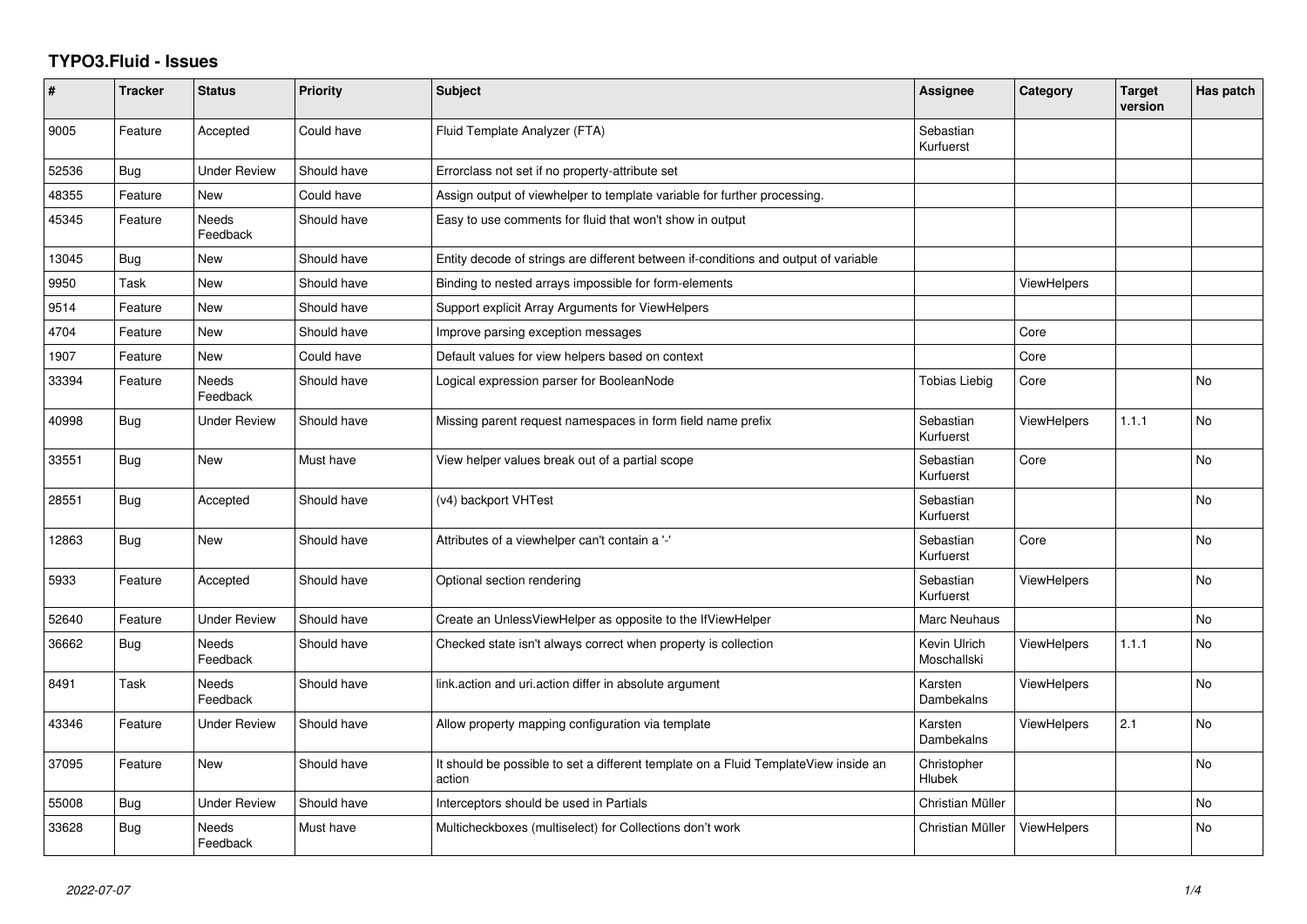| #     | <b>Tracker</b> | <b>Status</b>       | <b>Priority</b> | <b>Subject</b>                                                                       | <b>Assignee</b>             | Category    | <b>Target</b><br>version | Has patch |
|-------|----------------|---------------------|-----------------|--------------------------------------------------------------------------------------|-----------------------------|-------------|--------------------------|-----------|
| 3725  | Feature        | New                 | Could have      | <b>CSS Engine</b>                                                                    | Christian Müller            | ViewHelpers |                          | <b>No</b> |
| 59057 | Bug            | Under Review        | Must have       | Hidden empty value fields shoud be disabled when related field is disabled           | Bastian<br>Waidelich        | ViewHelpers |                          | No        |
| 53806 | Bug            | <b>Under Review</b> | Should have     | Paginate widget maximumNumberOfLinks rendering wrong number of links                 | <b>Bastian</b><br>Waidelich | Widgets     |                          | <b>No</b> |
| 54195 | Task           | New                 | Should have     | Rename and move FormViewHelper's errorClass value, currently 'f3-form-error'         | Adrian Föder                | ViewHelpers |                          | No        |
| 52419 | Bug            | New                 | Should have     | Wrong PHPDocs notation for default value inline f:translate viewhelper               |                             |             | 2.0                      | No        |
| 65424 | Bug            | <b>Under Review</b> | Should have     | SelectViewHelper must respect option(Value Label)Field for arrays                    |                             | ViewHelpers |                          | No        |
| 60271 | Feature        | New                 | Should have     | Paginate viewhelper, should also support arrays                                      |                             |             |                          | No        |
| 60181 | Feature        | New                 | Could have      | Caching mechanism for Fluid Views/Templates                                          |                             | View        |                          | No        |
| 60003 | Feature        | New                 | Should have     | Add required-Attribute to f:form.password                                            |                             | ViewHelpers |                          | No        |
| 58983 | <b>Bug</b>     | New                 | Should have     | format.date does not respect linebreaks and throws exception                         |                             |             |                          | No        |
| 58921 | <b>Bug</b>     | New                 | Should have     | f:form.* VHs crash if NOT inside f:form but followed by f:form                       |                             |             |                          | No        |
| 57885 | Bug            | New                 | Must have       | Inputs are cleared from a second form if the first form produced a vallidation error |                             |             |                          | <b>No</b> |
| 56237 | Task           | New                 | Should have     | in-line (Condition) View Helpers should not evaluate on parsing                      |                             |             |                          | No        |
| 54284 | Bug            | New                 | Should have     | Default Option for Switch/Case VH                                                    |                             | ViewHelpers |                          | No        |
| 52591 | Bug            | New                 | Should have     | The Pagination Widget broken for joined objects                                      |                             |             |                          | <b>No</b> |
| 51277 | Feature        | New                 | Should have     | ViewHelper context should be aware of actual file occurrence                         |                             |             |                          | No        |
| 51100 | Feature        | New                 | Must have       | Links with absolute URI should have the option of URI Scheme                         |                             | ViewHelpers |                          | <b>No</b> |
| 50888 | Bug            | <b>Under Review</b> | Should have     | WSOD by changing name of section and if Fluid caches are generated                   |                             |             |                          | No        |
| 49756 | Feature        | <b>Under Review</b> | Should have     | Select values by array key in checkbox viewhelper                                    |                             |             |                          | No        |
| 49600 | Bug            | New                 | Should have     | f:form tag shown as a HTML on frontend                                               |                             | ViewHelpers |                          | No        |
| 49038 | Bug            | New                 | Must have       | form select does not select the first item if prependOptionValue is used             |                             |             |                          | No        |
| 47669 | Task           | New                 | Should have     | FormViewHelper does not define the default request method                            |                             |             |                          | No        |
| 47006 | Bug            | <b>Under Review</b> | Should have     | widget identifier are not unique                                                     |                             |             |                          | No        |
| 46545 | Feature        | New                 | Should have     | Better support for arrays in options of SelectViewHelper                             |                             |             |                          | No        |
| 46257 | Feature        | <b>Under Review</b> | Should have     | Add escape sequence support for Fluid                                                |                             | Core        |                          | No        |
| 46091 | Task           | Needs<br>Feedback   | Should have     | Show source file name and position on exceptions during parsing                      |                             |             |                          | No        |
| 45394 | Task           | New                 | Should have     | Forwardport Unit test for standalone view                                            |                             | View        |                          | No        |
| 45153 | Feature        | New                 | Should have     | f:be.menus.actionMenuItem - Detection of the current select option is insufficient   |                             |             |                          | No        |
| 43072 | Task           | New                 | Should have     | Remove TOKENS for adding templates fallback in Backporter                            |                             | View        |                          | No        |
| 43071 | Task           | New                 | Should have     | Remove TOKENS for adding fallback teplates in B                                      |                             |             |                          | No        |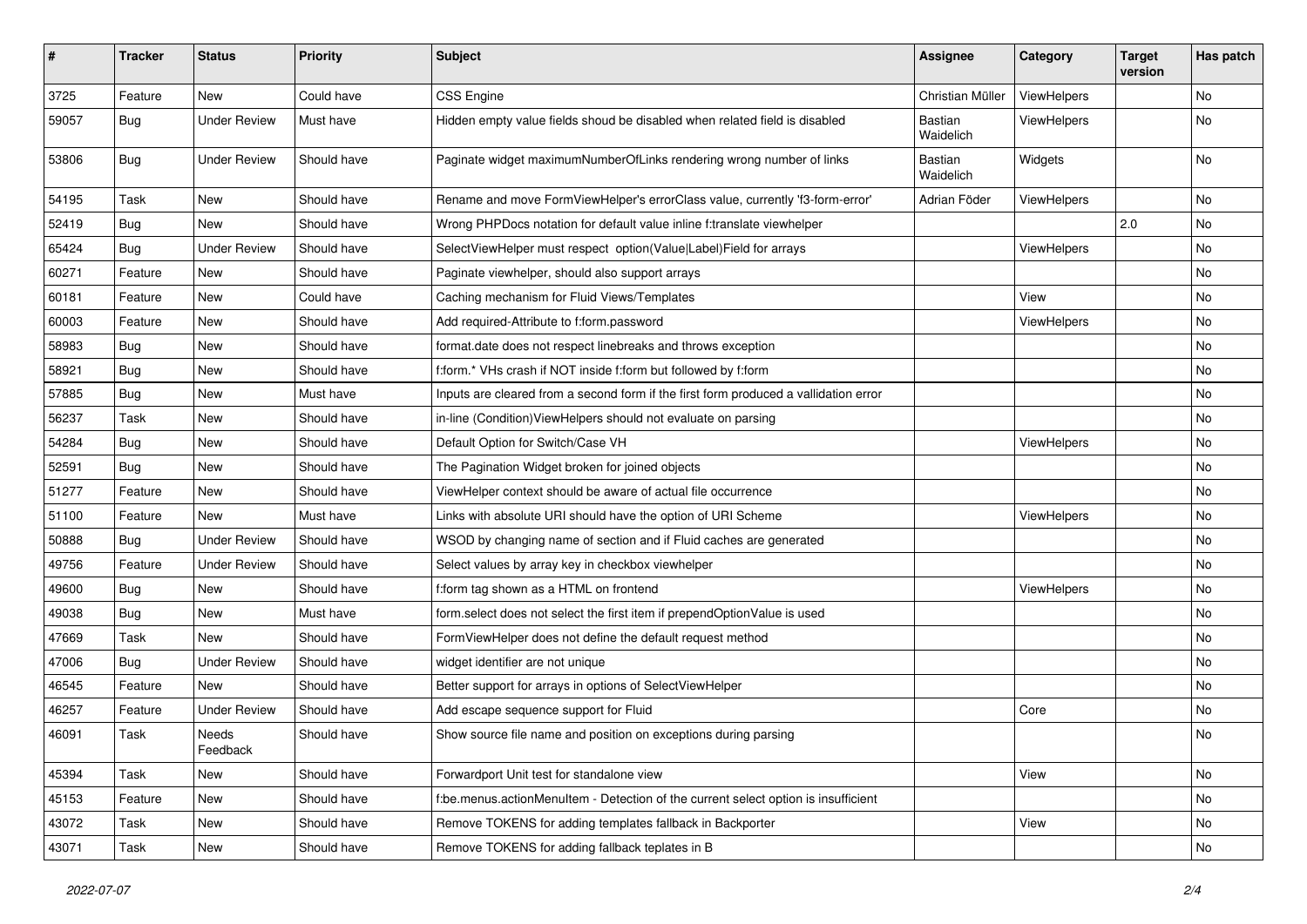| #     | <b>Tracker</b> | <b>Status</b>       | <b>Priority</b>      | Subject                                                                                                     | <b>Assignee</b> | Category    | <b>Target</b><br>version | Has patch |
|-------|----------------|---------------------|----------------------|-------------------------------------------------------------------------------------------------------------|-----------------|-------------|--------------------------|-----------|
| 42743 | Task           | New                 | Should have          | Remove inline style for hidden form fields                                                                  |                 |             |                          | <b>No</b> |
| 42397 | Feature        | New                 | Should have          | Missing viewhelper for general links                                                                        |                 |             |                          | No        |
| 40081 | Feature        | New                 | Should have          | Allow assigned variables as keys in arrays                                                                  |                 |             |                          | No        |
| 40064 | Bug            | New                 | Must have            | Multiselect is not getting persisted                                                                        |                 | ViewHelpers |                          | No        |
| 39990 | Bug            | New                 | Should have          | Same form twice in one template: hidden fields for empty values are only rendered<br>once                   |                 | Core        |                          | No        |
| 39936 | Feature        | New                 | Should have          | registerTagAttribute should handle default values                                                           |                 | ViewHelpers |                          | No        |
| 38369 | Bug            | New                 | Must have            | Resource ViewHelpers should not fall back to request package                                                |                 | View        |                          | No        |
| 38130 | Feature        | New                 | Should have          | Checkboxes and multiple select fields should have an assignable default value                               |                 |             |                          | No        |
| 37619 | Bug            | New                 | Should have          | Fatal Error when using variable in name attribute of Section ViewHelper                                     |                 | ViewHelpers |                          | No        |
| 36655 | Bug            | New                 | Should have          | <b>Pagination Links</b>                                                                                     |                 | Widgets     |                          | No        |
| 36410 | Feature        | New                 | Should have          | Allow templates to send arguments back to layout                                                            |                 | ViewHelpers |                          | No        |
| 34682 | Bug            | <b>Under Review</b> | Should have          | Radio Button missing checked on validation error                                                            |                 | ViewHelpers |                          | No        |
| 34309 | Task           | New                 | Could have           | Unknown ViewHelpers cause exception - should be handled more graceful                                       |                 | ViewHelpers |                          | No        |
| 33215 | Feature        | New                 | Should have          | RFC: Dynamic values in ObjectAccess paths                                                                   |                 |             |                          | No        |
| 31955 | Feature        | New                 | Should have          | f:uri.widget                                                                                                |                 | Widgets     |                          | No        |
| 30555 | Feature        | New                 | Could have           | Make TagBuilder more extensible                                                                             |                 | Core        |                          | No        |
| 28554 | Bug            | New                 | Should have          | (v4) implement feature flag to disable caching                                                              |                 |             |                          | No        |
| 28553 | Bug            | New                 | Should have          | improve XHProf test setup                                                                                   |                 |             |                          | <b>No</b> |
| 28552 | Bug            | New                 | Should have          | (v5) write ViewHelper test for compiled run; adjust functional test to do two passes<br>(uncached & cached) |                 |             |                          | No        |
| 28550 | Bug            | New                 | Should have          | (v4) make widgets cacheable, i.e. not implement childnodeaccess interface                                   |                 |             |                          | No        |
| 28549 | Bug            | New                 | Should have          | make widgets cacheable, i.e. not implement childnodeaccess interface                                        |                 |             |                          | No        |
| 27607 | Bug            | New                 | Must have            | Make Fluid comparisons work when first element is STRING, second is NULL.                                   |                 | Core        |                          | No        |
| 26664 | Task           | New                 | Won't have this time | Clean up Form ViewHelpers                                                                                   |                 | ViewHelpers |                          | No        |
| 26658 | Task           | New                 | Won't have this time | Make Form ViewHelpers consistent                                                                            |                 | ViewHelpers |                          | No        |
| 10911 | Task           | New                 | Should have          | Tx_Fluid_ViewHelpers_Form_AbstractFormViewHelper->renderHiddenIdentityField<br>should be more reliable      |                 | ViewHelpers |                          | <b>No</b> |
| 10472 | Feature        | New                 | Could have           | Fluid Standalone distribution                                                                               |                 | Core        |                          | No        |
| 8989  | Feature        | Needs<br>Feedback   | Could have           | Search path for fluid template files                                                                        |                 | View        |                          | No        |
| 8648  | <b>Bug</b>     | New                 | Should have          | format.crop ViewHelper should support all features of the crop stdWrap function                             |                 | ViewHelpers |                          | No        |
| 5636  | Task           | <b>Under Review</b> | Must have            | Form_RadioViewHelper and CheckBoxViewHelper miss check for existing object<br>before it is accessed.        |                 |             |                          | No        |